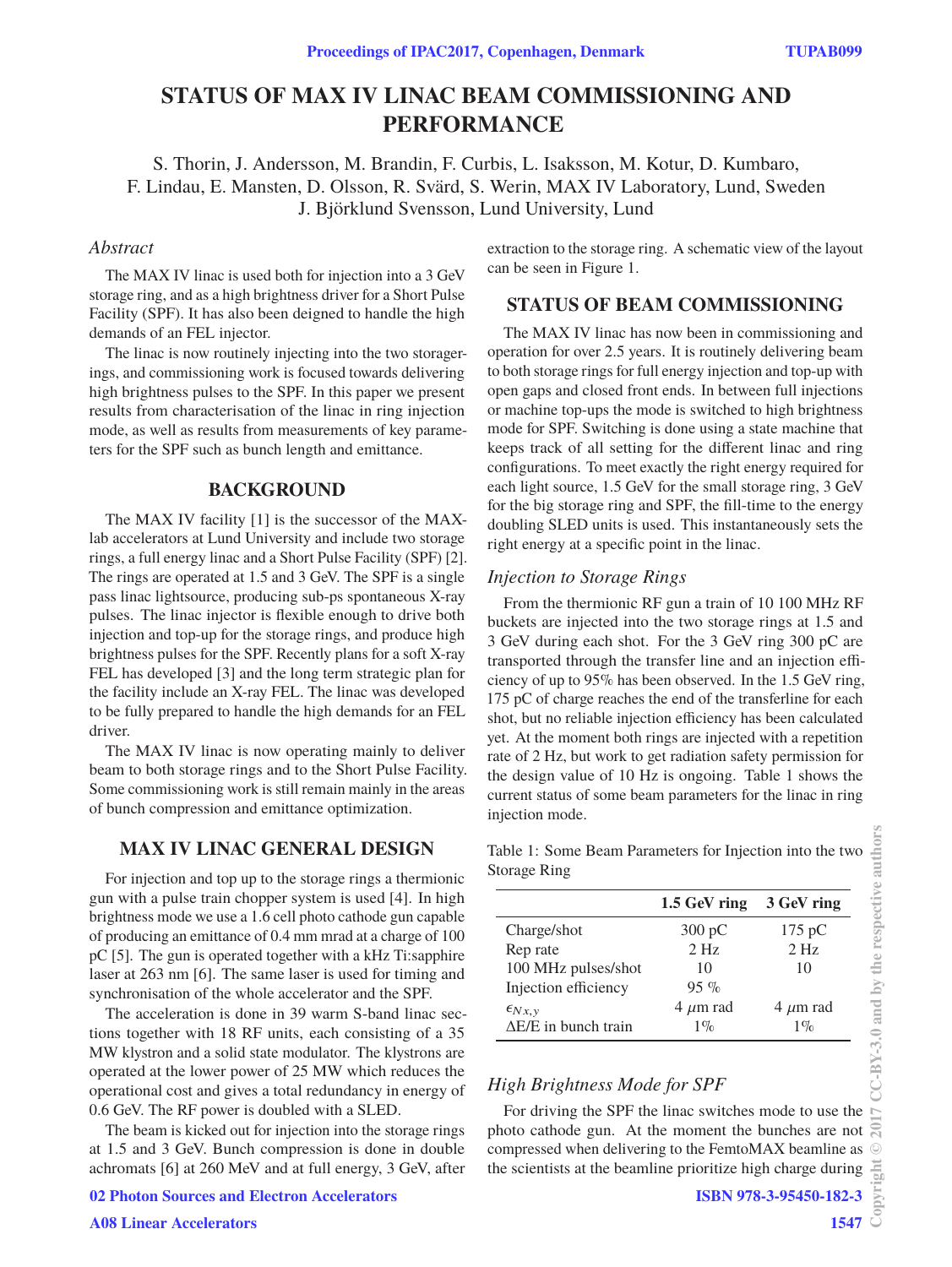

Figure 1: Layout of the MAX IV linac.

the initial commissioning phase. Routinely 260 pC bunches with 3 ps bunch length are delivered to the beamline at 2 Hz. For the design repetition rate 100 Hz a new gun is needed and the design process is ongoing. The current gun system could handle 30 Hz, but also in this case we are awaiting radiation safety permission to go above 2 Hz. Beam parameters for both delivery to the FemtoMAX beamline and during optimized measurements can be found in Table 2.

Table 2: Beam Parameters for the Linac when Used in High Brightness Mode

|                   | <b>Delivery</b> | <b>Measured</b>           |
|-------------------|-----------------|---------------------------|
| Charge per shot   | 250 pC          | $30-300$ pC               |
| Rep rate          | 2 <sub>Hz</sub> | 2 <sub>Hz</sub>           |
| Bunch length      | 3 ps            | $300$ fs                  |
| $\epsilon_{Nx,v}$ | $3 \mu m$ rad   | 0.91 $\mu$ m rad (100 pC) |
| A E/E             | $0.35\%$        | $0.3\%$                   |

## **EMITTANCE FROM THE PHOTO CATHODE GUN**

The emittance of the beam delivered to FemtoMAX is measured to 3-4 mm mrad. Efforts are being made to minimize emittance from the current gun and at present values of just below 1 mm mrad has been achieved at 100 pC [7]. A number of projects are working towards improving emittance even further and to make sure the 100 Hz gun can produce optimal emittance for driving a soft X-ray FEL. The copper cathode will be exchanged for a polished version and a new RF power divider will be installed this summer to give more power in the gun cavities. A lot of effort is being put into longitudinal pulse shaping of the gun laser [8]. To both develop and optimize the low emittance gun, a Gun Test Facility is being installed at MAX IV [9]. The first measurements from the Gun Test are expected before the end of the year.

## **BUNCH COMPRESSION**

The two magnetic double achromats used as bunch compressors in the MAX IV linac has a positive R56 unlike the commonly used magnetic chicane which has a negative R56. The energy chirp needed for compression is done by accelerating the electrons on the falling slope of the RF voltage. Both types of bunch compressors naturally have a positive T566 and in the case of a BC with positive R56 this has

**Bunch Compressor 2** 



Figure 2: Layout and optics of the second bunch compressor. BC1 is very similar.

a linearising effect on the longitudinal phase space. We can thus choose the optical parameters in the achromat to achieve linearisation without needing a harmonic cavity for this purpose [10].

A sextupole is used in the centre of each achromat to minimize the second order dispersion at the end of the linac. This sextupole is rather weak and could be compared with the chromaticity compensating sextupoles in a storage ring. These sextupoles are also used to tweak the linearisation through the bunch compressor. R56 of the achromats is fixed and the compression is varied using the RF phase in the linac.

A schematic view of the layout and optics of bunch compressor 2 can be seen in Figure 2.

#### *Horn Antenna Measurements*

A relative bunch length measurement using horn antennas was carried out with the beam from the photo gun after only compressing in BC1. One antenna was placed after BC1 and the other one after BC2 outside a ceramic gap. The phase in the linac section before BC1 was scanned and the response from the antenna + diode recorded [11].

A plot of a recent initial measurement can be seen in Figure 3. The response after BC1 saturates at 35 degrees, which according to simulations of horn response indicates a bunch length of 300 fs. This corresponds well to simulations. It can also be seen that the horn antenna signal after BC2 starts to decrease at around 30 degrees which indicates that the beam gets over compressed. This is due to the influence of

**02 Photon Sources and Electron Accelerators**